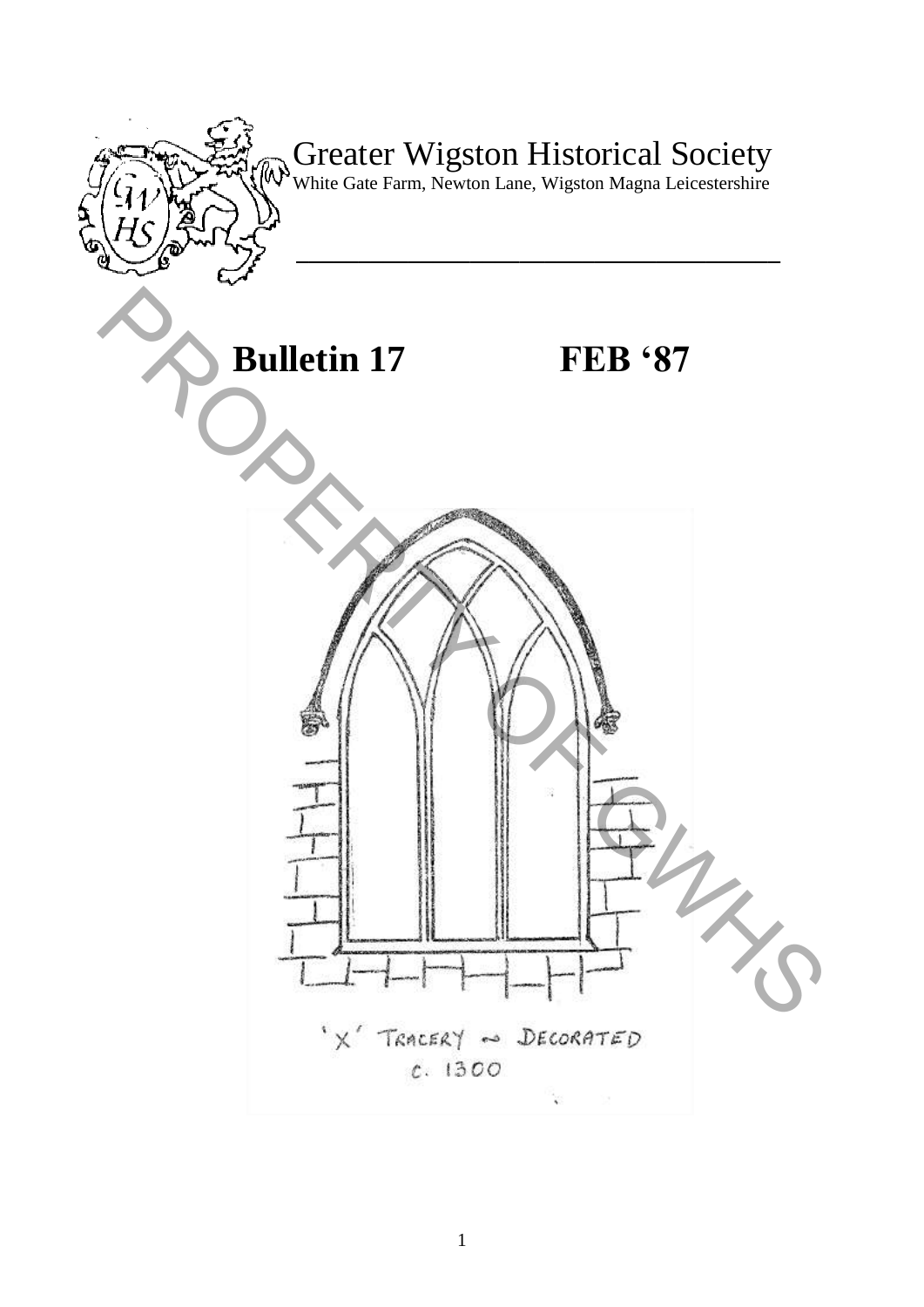#### NOTICES ... NOTICES ... NOTICES ... NOTICES ... NOTICES

#### **PROGRAMME**

Please note the various changes in date !!!

### Thursday 19th February 1987

A.G.M. 7.30pm at Wigston Liberal Club. Plus the planning of our input into the Bushloe End Project over the next year.

#### Wednesday 11<sup>th</sup> March 1987

Combined meeting with Wigston Civic Society. At 7.30pm. The Community Room, Guthlaxton, entrance opposite the Swimming Baths. A good show for this meeting, please try to attend!

#### Wednesday 15<sup>th</sup> April 1987

I hope this meeting will be at 42/44 Bushloe End, so that all Society members can be shown around. Meet there at 7.30pm

#### May 1987 ...... No Date Yet Fixed

I am trying to arrange a visit to the Frame Knitting Museum at Ruddington, Notts.

#### Wednesday 17th June 1987

If progress goes according to plan, this meeting will be in the form of a working party at Bushloe End. Details Later.

#### **ATTENTION**

Before Easter plans are underway to have a mini-History Fair at Guthlaxton to create local interest in the Bushloe End project. The Society will be involved and I hope everyone will do their best to attend.

\*\*\*\*\*\*\*\*\*\*\*\*\*\*\*\*\*\*\*\*\*\*\*\*\*\*\*\*\*\*\*\*\*\*\*\*\*\* \*\*\*\*\*\*\*\*\*\*\*\* \*\*\*\*\*\*\*\*\*\*\*\*\*\*\*

#### **MEMBERSHIP / SUBSCRIPTIONS**

This will be on the agenda for the A.G.M.

Subscriptions are due in February, and the Treasure will be collecting them at the February Meeting.

Editor's Note

The publishing dates for the Bulletin are the  $1<sup>st</sup>$  Feb,  $1<sup>st</sup>$  June and  $1<sup>st</sup>$  Oct. Please let the Editor have articles three clear weeks before those dates. New Address .. 2 Paget Court, Paget Street, Kibworth, Leics.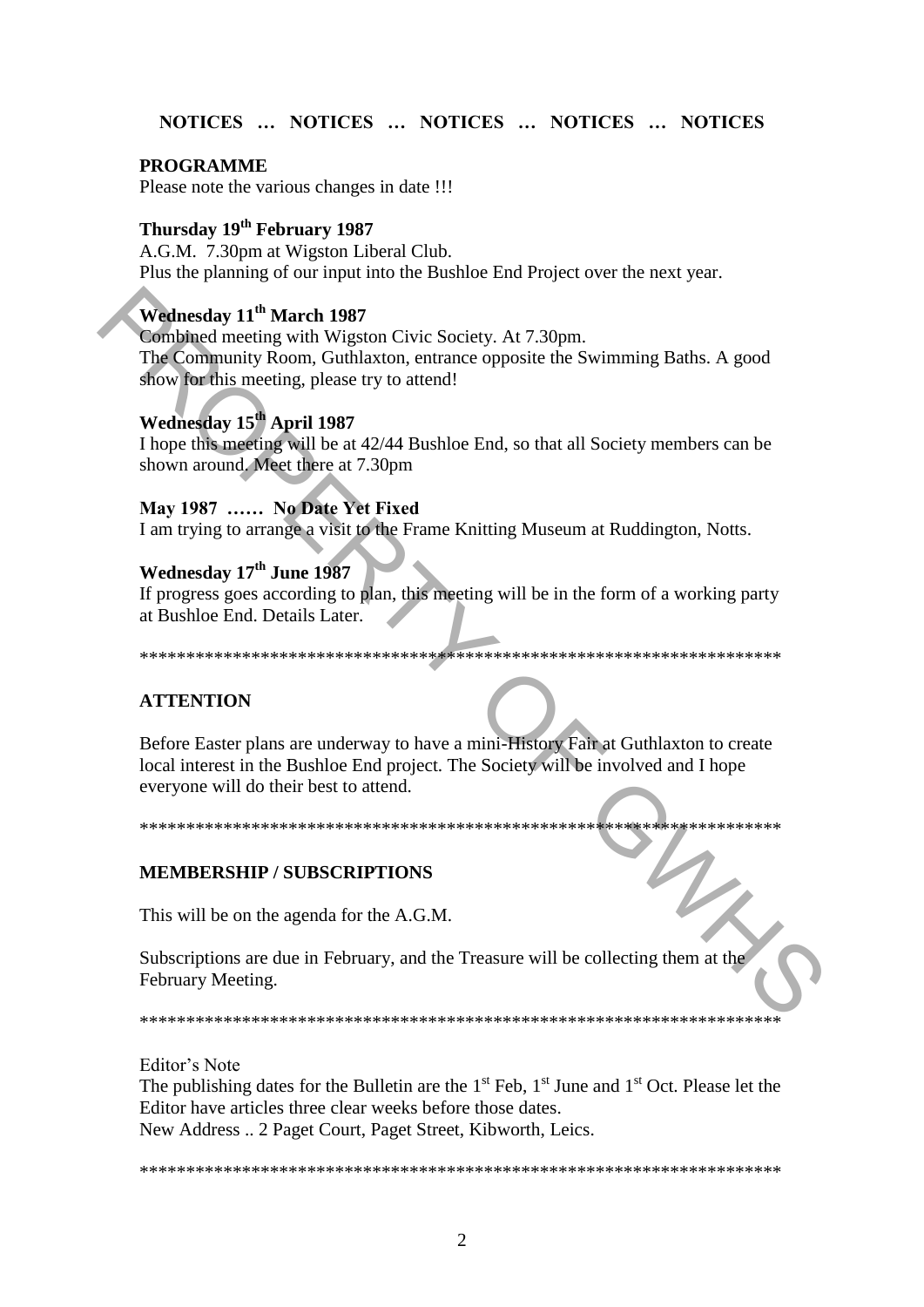#### **OCTOBER MEETING 1986**

After a résumé of the Bushloe End situation, (full report to follow in a later article), the members settled down to a slide show and reminiscence about Wigston Past from Bill Ward. The combination of Bill being a local man and his interest in photography means that he can be relied upon to tell and show in a most interesting way, the recent history of Wigston.

This evening was no exception! The anecdotes and memories were added to by the audience as we journeyed through the decades. Bill"s own photographs were supplemented by slides of older photos and postcards, going back into the nineteenth century.

We spent some time looking at Leicester Road, and noted some of the large houses. The Poplars … which reminded people of Frank Freer and Jimmy Hartop, property dealers and developers. Wigston Grange built in 1810 belonging more recently to Arthur Hill a Hosiery Manufacturer. Around 1860 the Grange was occupied by the Quaker, Thomas Burgess. Grange Road, near to the Royal Oak, is well worth walking down … there are some excellent Victorian houses.

Billy Clay"s Garage, a forerunner of Bishops, was seen … He used to make cycles with the trade name "Go Easy Cycles", Aylestone Lane was known as Sand Pit Lane. Frederick Street was Mill Lane and at one time water from underground was used to drive a mill there.

The Bell Inn in Leicester Road, takes its name from the Blue Bell Inn which was in Bell Street in the 1840's.

We then moved down Bell Street and other Wigston Roads, many stories were told about every location. Well after 9.30pm we thanked Bill Ward for a fascinating evening and look forward to his next journey into Wigston Past.

#### **NOVEMBER MEETING 1986**

Once again some considerable time was spent on reviewing the situation as regards the saving of the Frameknitters Cottage and workshop in Bushloe End, (report to follow). Ian Varey then gave a talk about Church Architechture in Leicestershire. He explained that church building periods coincide with periods of local prosperity. For this reason not all the national styles of architechture are well represented in our Country and conversely one of the rarer national styles. Transitional, is well represented in Leicestershire. (See main article) At the end of the meeting Mr. & Mrs. Baines provided Beaujolais Nouveau for all members. This evening was no exception! The ancedotes and menories were added to by the surface terms of the surface and the method of the spents of older photos and postcards, going back into the nineteenth centry.<br>We spents ome

#### **DECEMBER MEETING 1986**

On Wednesday December  $17<sup>th</sup>$  the Society held its third Christmas Party. There were 22 members present. As is now the custom, members were divided into three teams, named after the three great fields of old Wigston, Tythorn, Mucklow and Goldhill. Ian Varey was quizmaster.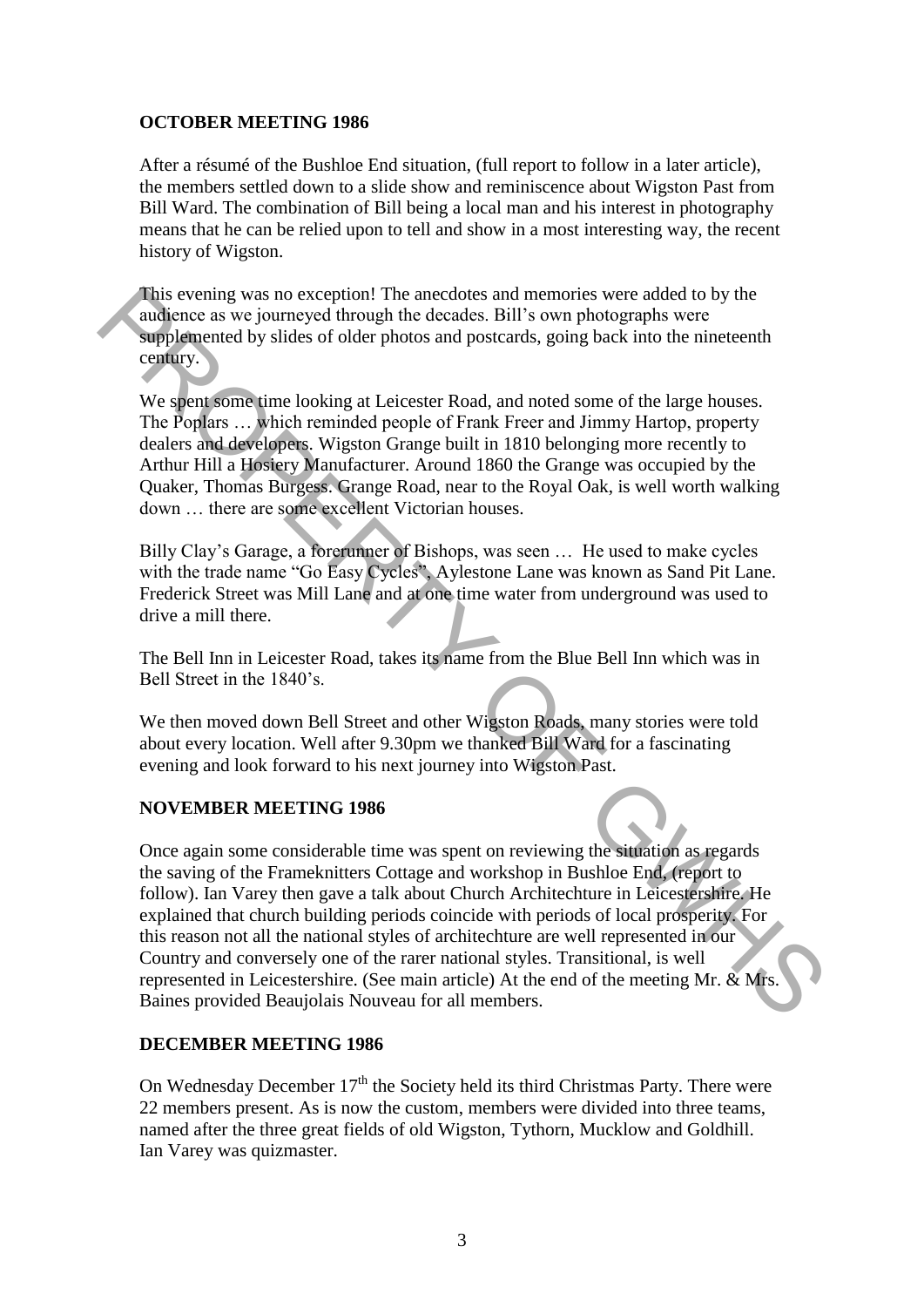The quiz was in four sections,

a) Quick Response, that was naming a given item all beginning with the same letter; b) Mystery Objects, a selection of things from the Wigston Museum;

c) Correctly finding and naming Wigston roads on a medieval map of Wigston. This proved very popular.

We then broke from the quiz for refreshments. A delightful buffet spread had been prepared by Mrs. Bingley and Mrs. Lanston, enhanced by contributions from other members. Feeling content after our food and wine, we returned to the last section of the quiz .... General questions based on picture slides. Of course the room needed backing out and this provided an excellent opportunity, for those who wished to have 2forty winks". Some must have done for the lead changed hands and at the end of the quiz Mucklow emerged as the winners.

After prizes had been given to the victors and vanquished alike the evening closed.

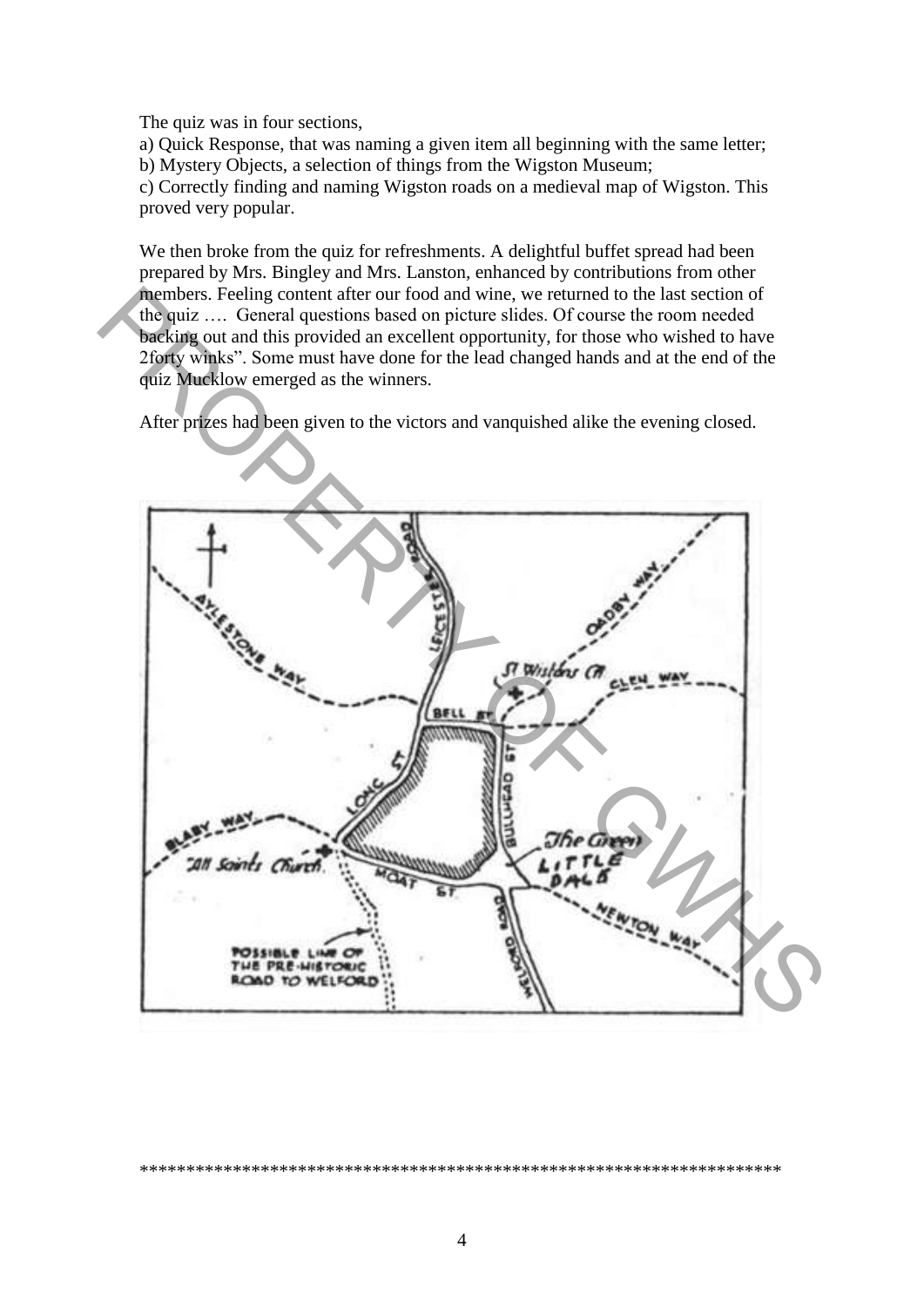#### **Report on the Frameknitters Cottage … Bushloe End Wigston**

January 23rd 1987

From September to December 1986 many of us have been filled with mixed emotions over the progress or lack of it as regards 42/44 Bushloe End. Despair was followed by elation which in turn was followed by frustration: then hope and finally possibilities. Many people have helped financially, practically and with advice, but none has worked harder than out President, Duncan Lucas.

Looking back the turning point probably occurred in November when the County Council decided that, while they could not provide any money towards saving Bushloe End, It should be saved. What the Council agreed to do was to instruct the Museum Services to give all possible assistance to those trying to save the building.

This resulted in a meeting in late November, with guidance from Council Staff, to form a Trust, whose aim would be to co-ordinate fund raising, and to purchase and repair 42/44 Bushloe End.

The Name of the Trust was to be "The Oadby and Wigston Buildings Preservation Trust'; the title being left wide in case further buildings / area should become available in the future. The normal rules governing Trust were then explained and nominees for Trustees were suggested. It was then agreed to seek registration with the Charity Commissioners.

Confirmation of this registration is expected shortly

It was agreed that negotiations should be entered into as regards purchasing the property.

A publicity campaign was then discussed and agreed in principle, with an agreement to finalize matters at the next meeting on Jan  $5^{th}$  '87. January Meeting

At this next meeting, information about Trustees and the Trust's intended activities were complied for the Charity Commissioners. Mr Millington, Editor of the Frameknitter"s Journal was asked to be a Trustee, by the Chairman and seconded: and Mr R Kempton, a local Hosiery Manufacturer was asked to be the Trust"s Patron. Both Gentlemen agreed. Many people have helped financially, practically und with advice, but none has<br>
worked harder than out President, Duncan Lucas.<br>
Looking back the turning point probably occurred in November when the County<br>
Council decide

Acquisition was then discussed. This is possible but most of the money will be in the form of a loan over a twelve month period.

The hard work of fund raising is only about to begin!!!

A co-ordinated Publicity Campaign was planned and is ready to be launched. This can not be done until we are in possession of the property. Local Businesses will be canvassed and through the local press, the people of the Borough and County.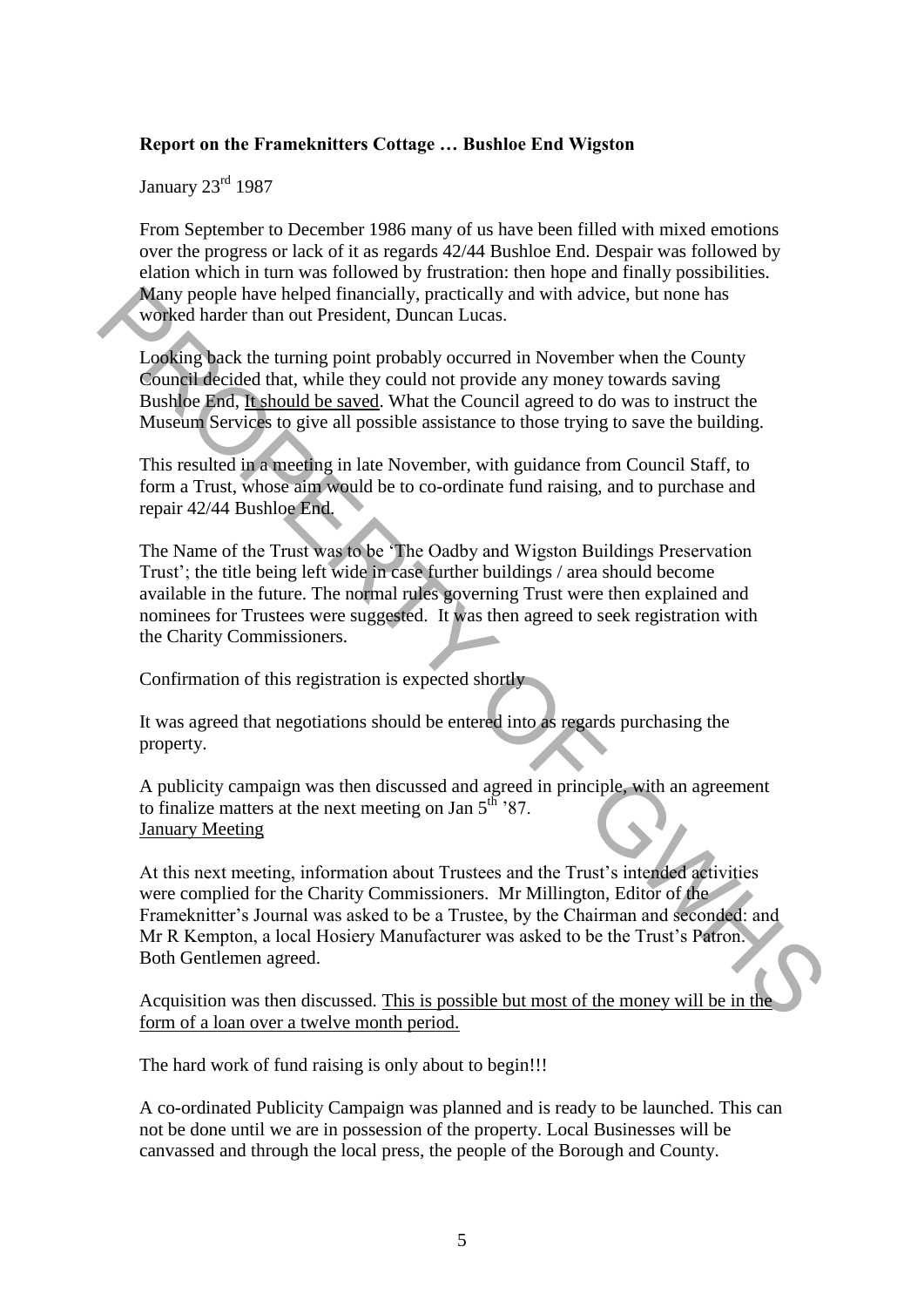Twelve months has been set as a time limit, if the money is not raised by then Bushloe End will have to be put back on the market and lost.

Local involvement and financial support is vital and already various events are being planned.

#### WHAT CAN YOU DO TO HELP?

# THE OADBY AND WIGSTON BUILDINGS PRESERVATION TRUST

| <b>TRUSTEES</b> .                      |                    |                                                                                  |
|----------------------------------------|--------------------|----------------------------------------------------------------------------------|
| Mr. O. D. Lucas                        | Chairman           |                                                                                  |
| Mr. P. L. Clowes                       |                    |                                                                                  |
| Mr. T. R. Croweour                     |                    |                                                                                  |
| Mr. J. K. Matthews                     |                    |                                                                                  |
| Millington<br>Mr.                      |                    |                                                                                  |
| Mr. I. R. Varey                        |                    |                                                                                  |
| Mr. W. A. Ward                         |                    |                                                                                  |
| Mr. M. R. Woods                        |                    |                                                                                  |
| PATRON  Mr. R Kempton                  |                    |                                                                                  |
|                                        |                    |                                                                                  |
| OFFICERS                               |                    |                                                                                  |
| Secretary                              | Mr. T Schadia-Hall | Ass. Dir. Museum Services                                                        |
| Treasurer                              | Mr. P. Wilson      | Midland Bank Wigston                                                             |
| Legal Ad.                              | Mr. P. Smith       | <b>Local Solicitor</b>                                                           |
| <b>Founder of Trust Deeds</b>          | Mr. R. Feeney      | <b>County Hall Solicitor</b>                                                     |
|                                        |                    |                                                                                  |
| NEXT MEETING OF THE TRUST              |                    |                                                                                  |
|                                        |                    |                                                                                  |
| Thursday 29 <sup>th</sup> January 1987 |                    |                                                                                  |
|                                        |                    |                                                                                  |
|                                        |                    |                                                                                  |
|                                        |                    |                                                                                  |
| <b>STOP PRESS</b>                      |                    |                                                                                  |
|                                        |                    |                                                                                  |
|                                        |                    | Combined fund raising event at Guthlaxton, is now more likely to be after Easter |
| rather than before!!!                  |                    |                                                                                  |
|                                        |                    |                                                                                  |
|                                        |                    |                                                                                  |
|                                        |                    |                                                                                  |

# Some Notes on Church Architecture in Leicestershire

With the thought that summer is not too far away you are perhaps turning your mind to one or two outings and wondering what to do and where to go this year.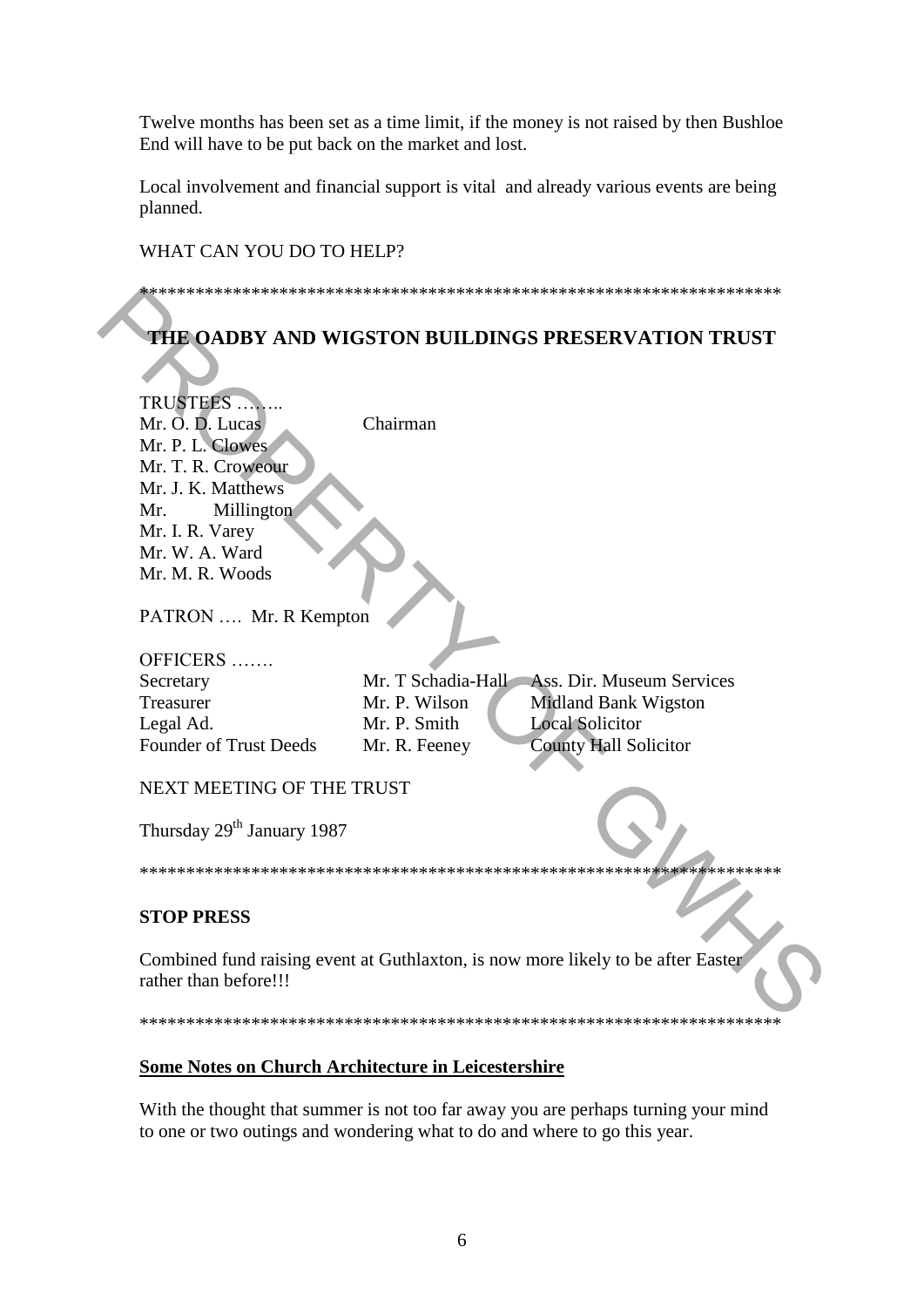With that idea in mind I have tried to condense a few notes on the rather overlooked Leicestershire Churches to help you appreciate there development, and then suggest one or two trips out so that you can discover the charm of these churches for yourselves.

There are many books that will give you the names of the different styles and the dates when these periods started and ended. E.g. Parish Churches by J C Cox & C B Ford.

| <b>Pre Norman Conquest</b> |
|----------------------------|
| 1066 to 1180               |
| 1150 to 1200               |
| 1200 to 1280               |
| 1280 to 1350               |
| 1350 to 1535               |
|                            |

The trouble with lists such as this is that they give an indication of the timescales only! In fact each region of England is date wise different to its neighbours. For example the farther away from the S. E. of England the later the date for the various styles. Ideas spread slowly and people were more "conservative" in their ways.

Not all styles are well represented in every county. Wars, famines, plagues etc. affected different regions more or less severely. Similarly, economic forces in different regions were continually changing. In the good times people had money to spend and church building, extending, repairing was one of the things that benefitted.

In Leicestershire, little remains of the Saxon Churches. There must have been many, but most were probably made of wood and thatch and so have not survived. St Nicholas" church in Leicester has the most extensive Saxon remains, but these can only be seen inside … triangular headed windows, massive stone masonry walls etc. Parts of the windows remain on the inside at Foston, Aylestone and Birstall. Anglo/Staxon<br>
Pre Norman Conquest<br>
Norman 1066 to 1180<br>
Early English<br>
1150 to 1280<br>
Explored 1180<br>
Explored 1180<br>
Developed 1280<br>
Developed 1280<br>
1280 to 1280<br>
Perpendikular<br>
1200 to 1280<br>
Perpendikular<br>
1200 to 1280<br>
Pe

Shortly after 1066, the Midlands and the North were in revolt against William and huge areas of countryside were devastated. Leicestershire suffered badly under these attacks and recovery was slow. As the economy of the area began to pick up again the Civil War between Stephen and Matilda broke out and ruin returned.

There are, or course, exceptions …. The beautiful church of St Mary de Castro was founded in 1107 by Robert Count of Meulan and first Earl of Leicester. The position of its founder accounts for it being built at this time. St Nicholas" church was largely rebuilt at this time in the Norman style, round headed windows and arches, massive round pillars, thick stone walls with infrequent and small openings in them. In the villages, Norman work is rare, but there are instances at South Kilworth, Allexton, Arnesby etc.

After the Civil War recovery in Leicestershire was rapid. It coincided with the period known as Transitional Style. This style was of a very limited duration, and in many counties it is missing completely, but in Leicestershire it is well represented. It spans the period between the rounded Norman and the pointed Gothic. It can be seen at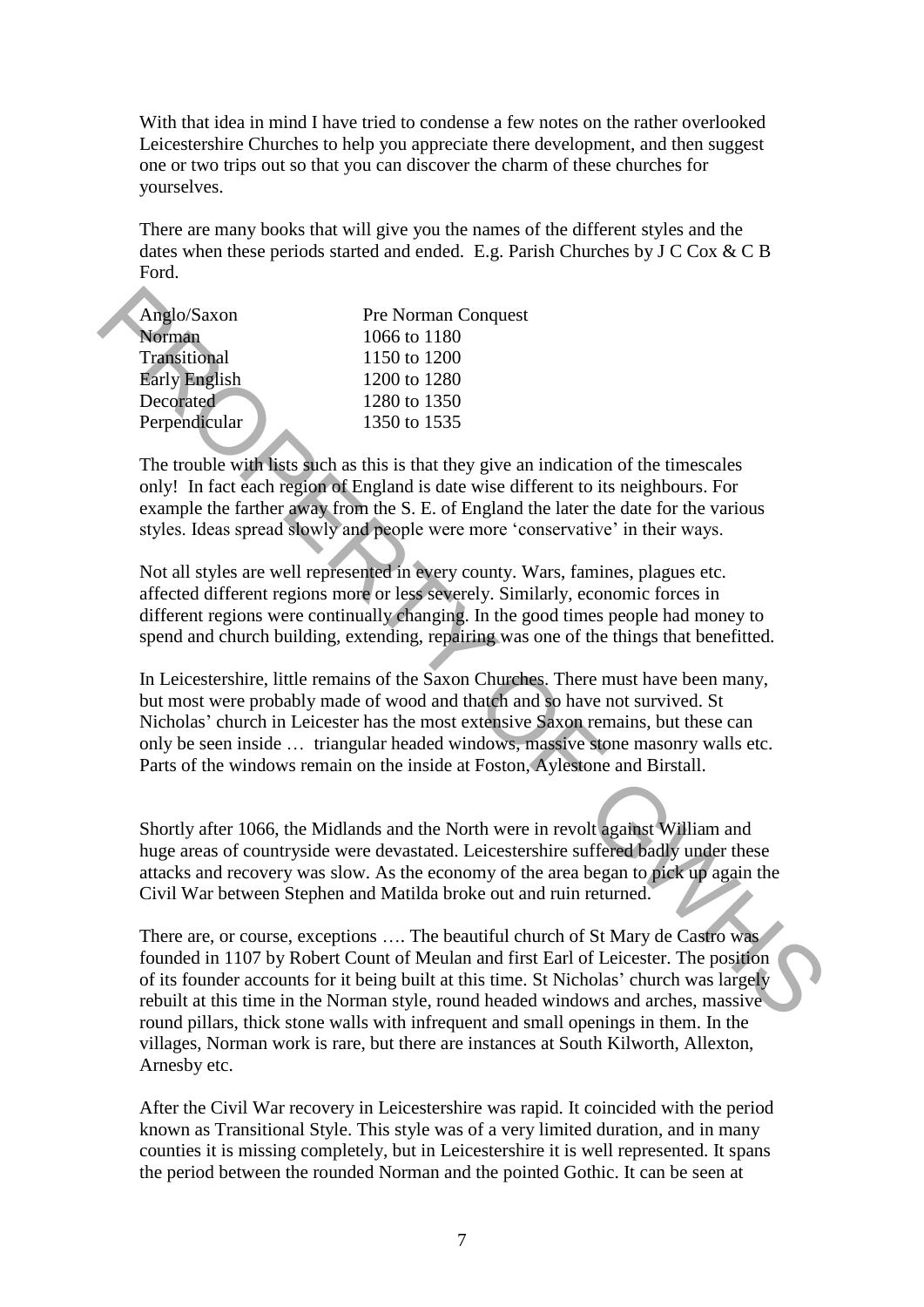Tilton, Hallaton, Gilmorton, Theddingworth, Swinford, St. Margaret"s Leicester and many other churches. Twyford is of particular significance …. The pillars and arcading are thought to be by the same mason as Oakham Castle.

The first of the true Gothic Styles. Early English, is almost completely absent in the County. There seems to have been a sudden slump in economic life, lasting some thirty or forty years, during which years little or no work was done on the churches of the County. It must have been very local for the Early English Style is well represented in neighbouring counties. Sileby has some of the typical Dog Tooth moulding of the period, Peatling Magna a fine founder"s tomb, Hallaton and Gtreat Easton also have work from this period and Hallaton Church can boast one of the finest in the country. The Lancet Window the other typical Early English feature is almost totally absent.

The revival of economic life in the late thirteenth early fourteenth century coincided with the period known as Decorated and it is in this style that most of the best in Leicestershire churches occurs. Pointed arches are graceful and tall. Pillars are made of four half rounds in a quatrefoil shape. Windows have delicate flowering or geometric tracery. Clerestoreys were added to many churches. The whole period is one of light, delicate structures that give a feeling of airyness and space. Stoke Golding, Kegworth, Appleby, Kibworth, All Saints Wigston are among some of the fine Decorated Churches. Perhaps the finest is Gaddesby, but my favourite is Stoughton. **Fergence in neighbouring countise.** Slieby has some of the typical Dog Tooth<br> **Engine The period, Peatling Magna a** fine foundar's tomb, Hallaton and Gtreat<br> **Engine Magna a** fine foundary storm, Hallaton and Gtreat<br> **Eng** 

The waves of plague, known as the Black Death, between 1340 and 1360 brought a halt to church building. Leicestershire suffered very badly and recovery took well over a hundred years. The wars of the Roses 1460 to 1485 largely fought over the Midlands was a further agent in hindering recovery.

It was not until the late 1470"s that church building in the County began in ernest. By this time styles had changed the Perpendicular style was now in fashion. Melton, Loughborough, Market Harborough, Ashby, Bottesford, Oadby to name but a few, all show the Perpendicular Style. The pillars are cluster pillars. Windows still have the pointed Gothic arch, but the tracery contains many more straight lines. Towers make a return often with pinnacles at the corners. Clerestory"s became the rule rather than the exception, most showing the straight line tracery.

There was an abrupt end to the development of the Medieval Church in 1535 when Henry VIII broke with the Catholic Church, dissolved the Monasteries and became head of the English Church himself. The development of church architecture of course did not stop but it was one of the major landmarks.

Before outlining several trips that you might like to make it is worth pointing out that very, very few churches were built entirely in one style! To build a church was a great undertaking and usually took several generations. Furthermore they were continually being repaired, altered, enlarged usually in the style of the time. This makes most churches a hotchpotch of many styles. When looking at churches, look at the main features first, the windows, arcading, roof, doors, towers and spire etc and if you are stumped, or wish to know more do what I do … buy a Parish Church Guide Book!